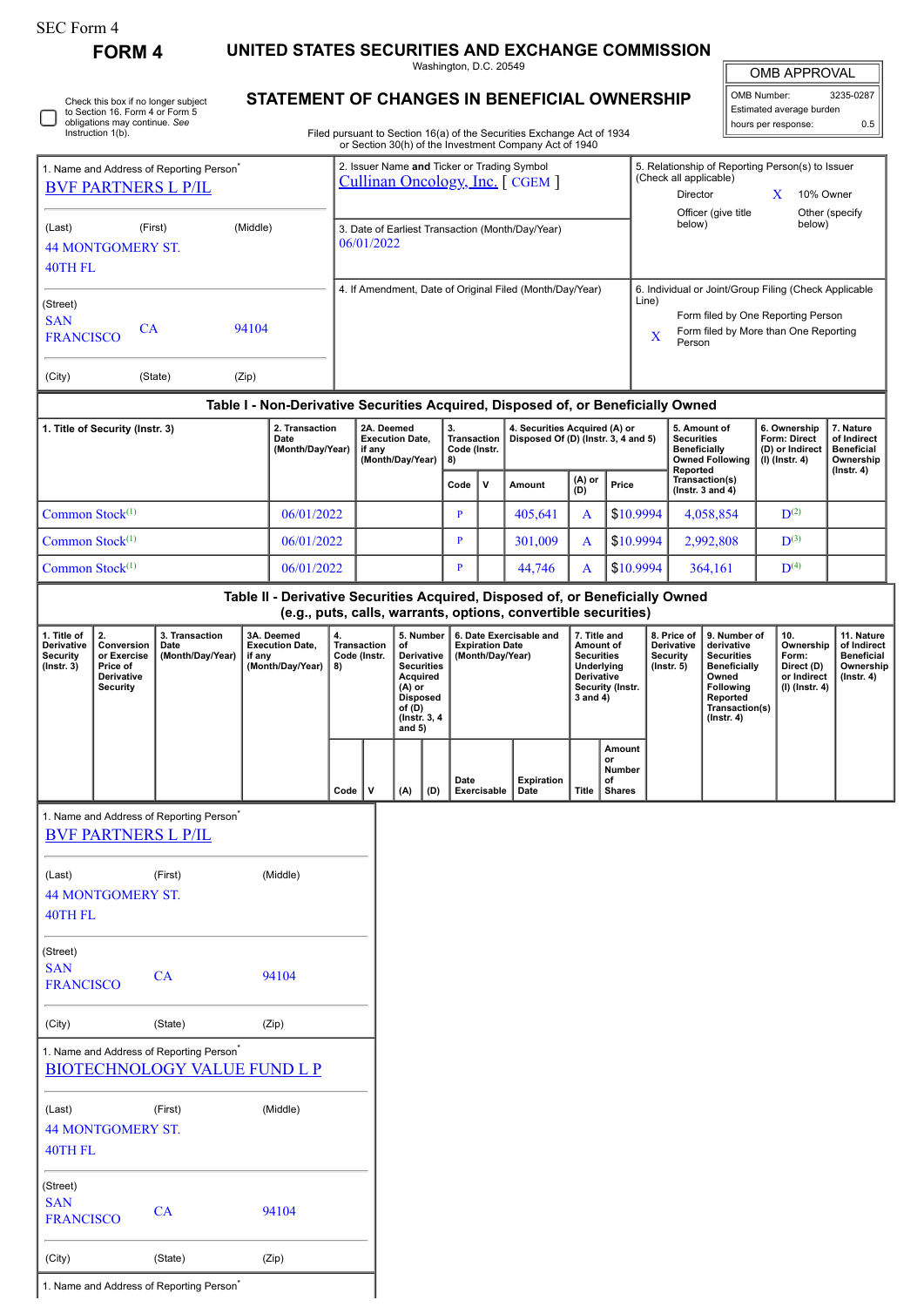|                                                                                                       | <b>BVF I GP LLC</b>                      |          |  |  |
|-------------------------------------------------------------------------------------------------------|------------------------------------------|----------|--|--|
| (Last)                                                                                                | (First)<br>44 MONTGOMERY ST., 40TH FLOOR | (Middle) |  |  |
| (Street)<br><b>SAN</b><br><b>FRANCISCO</b>                                                            | CA                                       | 94104    |  |  |
| (City)                                                                                                | (State)                                  | (Zip)    |  |  |
| 1. Name and Address of Reporting Person <sup>®</sup>                                                  | <b>BIOTECHNOLOGY VALUE FUND II LP</b>    |          |  |  |
| (Last)<br><b>44 MONTGOMERY ST.</b><br>40TH FL                                                         | (First)                                  | (Middle) |  |  |
| (Street)<br><b>SAN</b><br><b>FRANCISCO</b>                                                            | CA                                       | 94104    |  |  |
| (City)                                                                                                | (State)                                  | (Zip)    |  |  |
| 1. Name and Address of Reporting Person <sup>®</sup><br><b>BVF II GP LLC</b>                          |                                          |          |  |  |
| (Last)                                                                                                | (First)<br>44 MONTGOMERY ST., 40TH FLOOR | (Middle) |  |  |
| (Street)<br><b>SAN</b><br><b>FRANCISCO</b>                                                            | CA                                       | 94104    |  |  |
| (City)                                                                                                | (State)                                  | (Zip)    |  |  |
| 1. Name and Address of Reporting Person <sup>*</sup><br><b>Biotechnology Value Trading Fund OS LP</b> |                                          |          |  |  |
|                                                                                                       |                                          |          |  |  |
| (Last)<br><b>P.O. BOX 309 UGLAND HOUSE</b>                                                            | (First)                                  | (Middle) |  |  |
| (Street)<br><b>GRAND</b><br><b>CAYMAN</b>                                                             | E <sub>9</sub>                           | KY1-1104 |  |  |
| (City)                                                                                                | (State)                                  | (Zip)    |  |  |
| 1. Name and Address of Reporting Person <sup>®</sup><br><b>BVF Partners OS Ltd.</b>                   |                                          |          |  |  |
| (Last)<br><b>P.O. BOX 309 UGLAND HOUSE</b>                                                            | (First)                                  | (Middle) |  |  |
| (Street)<br><b>GRAND</b><br><b>CAYMAN</b>                                                             | E9                                       | KY1-1104 |  |  |
| (City)                                                                                                | (State)                                  | (Zip)    |  |  |
| 1. Name and Address of Reporting Person <sup>*</sup><br><b>BVF GP HOLDINGS LLC</b>                    |                                          |          |  |  |
| (Last)                                                                                                | (First)<br>44 MONTGOMERY ST., 40TH FLOOR | (Middle) |  |  |
| (Street)<br><b>SAN</b><br><b>FRANCISCO</b>                                                            | CA                                       | 94104    |  |  |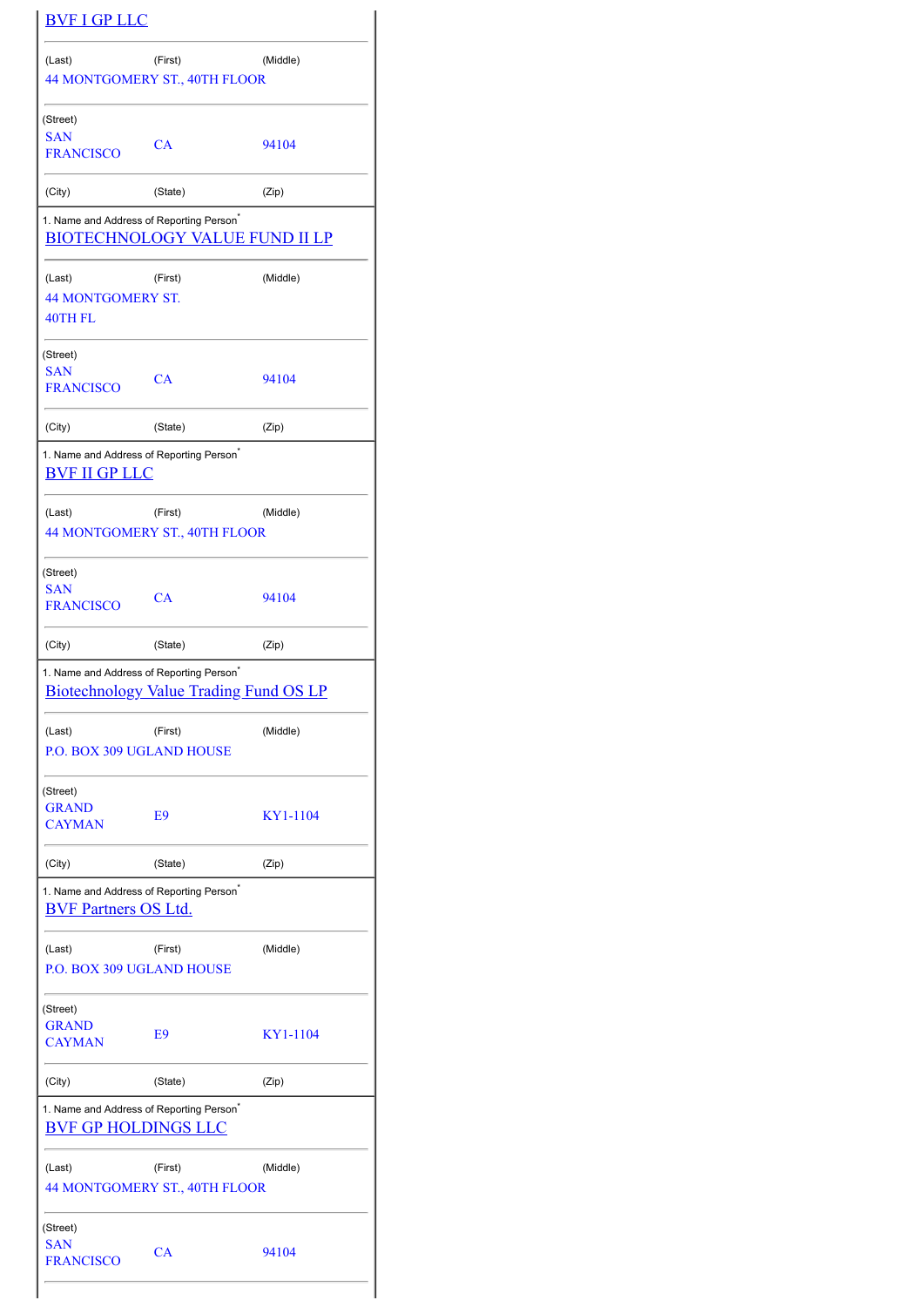| (City)                                                                    | (State) | (Zip)    |  |  |
|---------------------------------------------------------------------------|---------|----------|--|--|
| 1. Name and Address of Reporting Person <sup>®</sup><br><b>BVF INC/IL</b> |         |          |  |  |
| (Last)<br><b>44 MONTGOMERY ST.</b><br>40TH FL                             | (First) | (Middle) |  |  |
| (Street)<br><b>SAN</b><br><b>FRANCISCO</b>                                | CA      | 94104    |  |  |
| (City)                                                                    | (State) | (Zip)    |  |  |
| 1. Name and Address of Reporting Person <sup>*</sup><br>LAMPERT MARK N    |         |          |  |  |
| (Last)<br><b>44 MONTGOMERY ST.</b><br>40TH FL                             | (First) | (Middle) |  |  |
| (Street)<br><b>SAN</b><br><b>FRANCISCO</b>                                | CA      | 94104    |  |  |
| (City)                                                                    | (State) | (Zip)    |  |  |

## **Explanation of Responses:**

1. This Form 4 is filed jointly by Biotechnology Value Fund, L.P. ("BVF"), Biotechnology Value Fund Down Pund Down Brading Fund OS LP ("Trading Fund OS"), BVF Partners<br>OS Ltd. ("Partners OS"), BVF I GP LLC ("BVF GP"), BVF (collectively, the "Reporting Persons"). Each of the Reporting Persons is a member of a Section 13(d) group. Each of the Reporting Persons disclaims beneficial ownership of the securities reported herein except to the extent of his or its pecuniary interest therein.

2. Securities owned directly by BVF. As the general partner of BVF, BVF GP may be deemed to beneficially own the securities owned directly by BVF. As the sole member of BVF GP, BVF GPH may be deemed to beneficially own securities owned directly by BVF. As the investment manager of BVF, Partners may be deemed to beneficially own the securities owned directly by BVF. As the investment adviser and general partner beneficially own the securities owned directly by BVF.

3. Securities owned directly by BVF2. As the general partner of BVF2, BVF2 GP may be deemed to beneficially own the securities owned directly by BVF2. As the sole member of BVF2 GP, BVF GPH may be deemed to beneficially own securities owned directly by BVF2. As the investment manager of BVF2, Partners may be deemed to beneficially own the securities owned directly by BVF2. As the investment adviser and genera

4. Securities owned directly by Trading Fund OS. As the general partner of Trading Fund OS, Partners OS may be deemed to beneficially own the securities owned directly by Trading Fund OS. As the investment manager of Tradi beneficially own the securities owned directly by Trading Fund OS.

| <b>BVF Partners L.P., By: BVF</b><br>Inc., its general partner, By: /s/ 06/03/2022<br>Mark N. Lampert, President                                                               |            |
|--------------------------------------------------------------------------------------------------------------------------------------------------------------------------------|------------|
| Biotechnology Value Fund,<br>L.P., By: BVF I GP LLC, its<br>general partner, By: /s/ Mark<br>N. Lampert, Chief Executive<br>Officer                                            | 06/03/2022 |
| <u>BVF I GP LLC, By: /s/ Mark</u><br>N. Lampert, Chief Executive<br>Officer                                                                                                    | 06/03/2022 |
| Biotechnology Value Fund II,<br>L.P., By: BVF II GP LLC, its<br>general partner, By: /s/ Mark<br><b>N. Lampert, Chief Executive</b><br>Officer                                 | 06/03/2022 |
| <b>BVF II GP LLC, By: /s/ Mark</b><br>N. Lampert, Chief Executive<br>Officer                                                                                                   | 06/03/2022 |
| <b>BVF Partners OS Ltd., By:</b><br><b>BVF Partners L.P., its sole</b><br>member, By: BVF Inc., its<br>general partner, By: /s/ Mark<br><b>N. Lampert, President</b>           | 06/03/2022 |
| <b>Biotechnology Value Trading</b><br>Fund OS LP, By: BVF<br>Partners L.P., its investment<br>manager, BVF Inc., its general<br>partner, By: /s/ Mark N.<br>Lampert, President | 06/03/2022 |
| <b>BVF GP Holdings LLC, By:</b><br>/s/ Mark N. Lampert, Chief<br><b>Executive Officer</b>                                                                                      | 06/03/2022 |